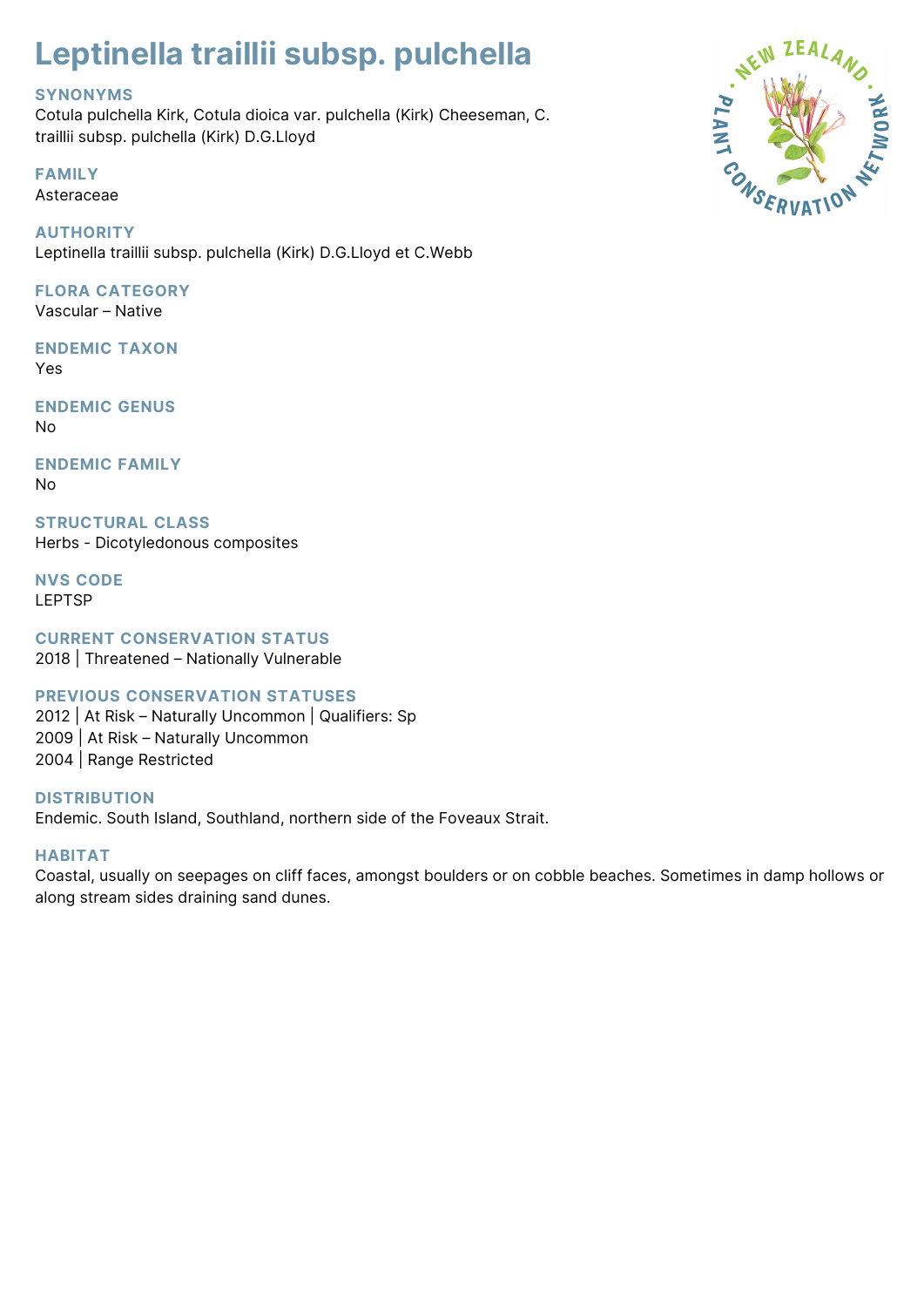#### **FEATURES**

Dioecious, creeping, perennial herb forming a open to loosely mmated turf. Rhizomes at or near soil surface, green, dark green to brown, pliant, villously hairy; branches uncommon, usually single at flowering nodes; leaves in two rows, single at apex, 5-20 mm apart. Short shoots alternate on both sides of rhizome, bearing up to 6 clustered leaves, rarely converted into rhizomes with distant leaves. Roots slender, weak, white up to 0.6 mm diameter. Leaves 1-pinnatifid, 10-50 x 4-10 mm; lamina 10-40 mm, obovate, firmly fleshy (rarely weakly coriaceous), scarcely glandular punctate, dark green, with basal pinnae pigmented dark brown, sparsely villous; midrib slightly riased on proximal part of ventral surface; pinnae 4-10 pairs, equidistant, not overlapping, cut to rhachis, oblong to broadly ovate (width less than length); with 4(-10) rather coarse and widely spaced, broadly triangular teeth per pinna, these confined to outer margin or rarely extending onto distal margin, cut 1/6-1/2 across pinna, acuminate with a sharp pale, often deciduous point, more or less obscured by a tuft or parallel hairs. Peduncles usually on rhizomes, about equal to leaves in length, 10-40 mm, ebracteate or with one simple bract, pilose-hairy. Pistillate capitula 3-5 mm diameter, up to 10 mm in fruit; surface convex; involucre urecolate; involucral bracts 15-20, unequally triseriate, broadly elliptic, green, more or less villous, with a broad hyaline - brown-tipped scarious margin; inner involucral bracts elongating after anthesis to enclose the subglobose fruiting head; florets 20-70, 2-5 mm long, curved, yellow-green; corolla slightly longer than wide, unequally toothed. Staminate heads 4-6 mm diameter, involucre hemispherical; involucral bracts 5-10 in 1-2 subequal rows, not extending after anthesis; florest generally more numerous. Cypsela up to 1.9 x 1 mm, brown, somewhat compressed, at first chartaceous becoming smooth at maturity.

#### **SIMILAR TAXA**

Leptinella traillii (Kirk) D.G.Lloyd et C.Webb subsp. trailli is rather similar but it is endemic to the Stewart Island coastline and has distinctly leathery, firmer and thicke, glandular punctate leaves, and the pinna teeth are finer and smaller and evenly spaced.

#### **FLOWERING**

August - October

## **FLOWER COLOURS**

Green, Yellow

**FRUITING** September - January

#### **PROPAGATION TECHNIQUE**

Easy from rooted pieces, once established very tolerant of trampling and drought but prefers a damp root run

#### **THREATS**

Not considered threatened. A narrow range endemic.

#### **ETYMOLOGY**

**leptinella**: From the Greek word leptos (meaning slender, thin or delicate), referring to the ovary **traillii**: After Charles Trail, Stewart Islander **pulchella**: Pretty little thing

#### **WHERE TO BUY**

Occasionally available from specialist native plant nurseries. Often sold as L. squalida or L. dioica.

#### **CULTURAL USE/IMPORTANCE**

One of the main contributing species to the so called "Maniototo" bowling green turfs (see Leptinella maniototo (Petrie) D.G.Lloyd et C.Webb.

#### **ATTRIBUTION**

Fact sheet prepared for NZPCN by P.J. de Lange 31 August 2006. Description from Lloyd (1972) - as Cotula traillii subsp. pulchella.

#### **REFERENCES AND FURTHER READING**

Lloyd, D.G. 1972: A revision of the New Zealand, Subantarctic, and South American species of *Cotula*, section *Leptinella*. *New Zealand Journal of Botany 10*: 277-372.